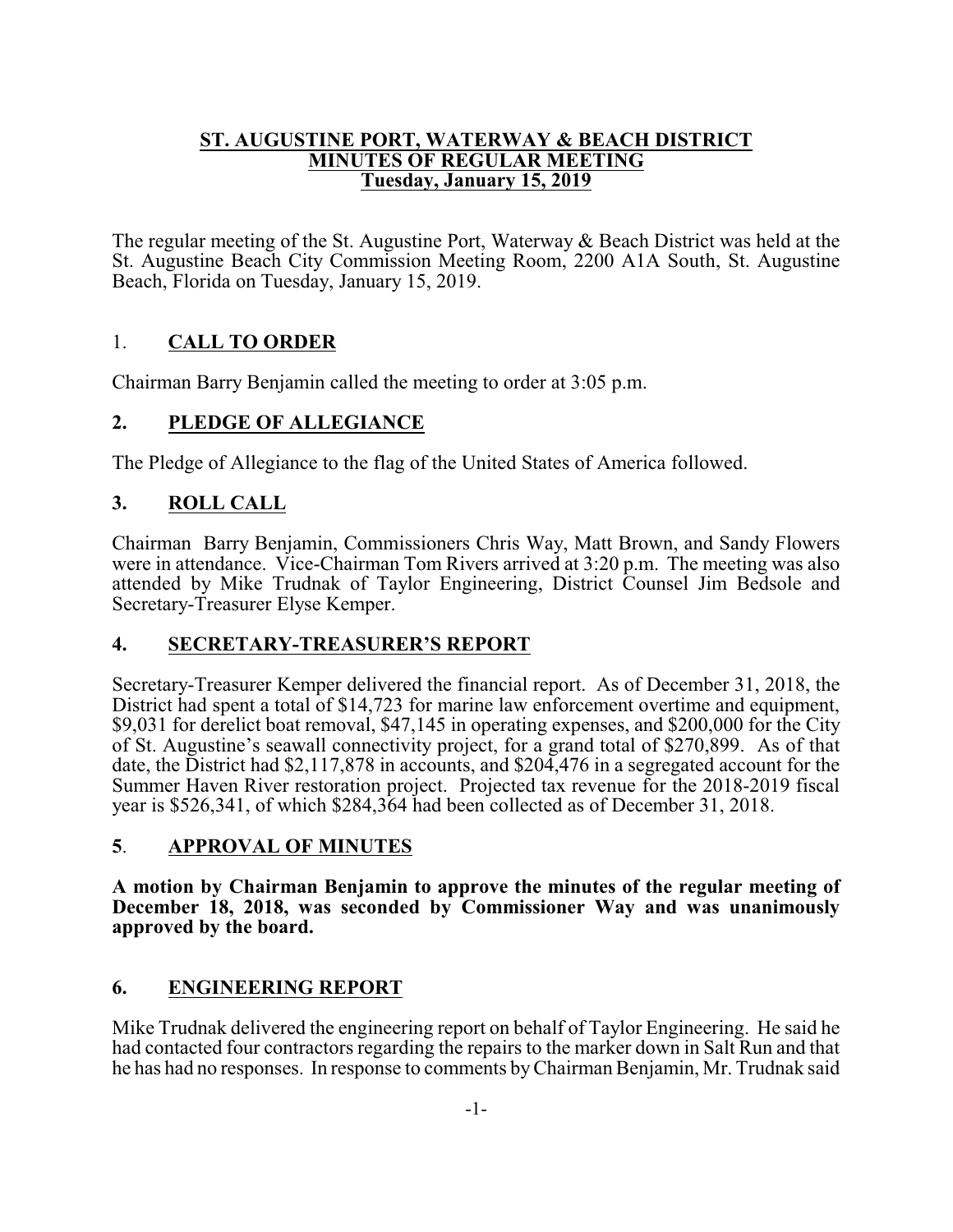rates are somewhat high this year for these kinds of repair services, and the single bidder for \$6,500 found byCommissioner Way reflects those rates. Chairman Benjamin said he would like to have more bids because he felt \$6,500 was too high. Commissioner Way said the quote did not include a new sign.

Mr. Trudnak said the Summer Haven River contractor has been working to complete the project but work has slowed because of a dredge malfunction. He said he has asked FDEP to extend the deadline to complete the project and anticipates an extension will be granted.

In response to questions by Chairman Benjamin and Commissioner Flowers, Mr. Trudnak said the project was originally scheduled to end in 2017 but was extended because of the damages from Hurricanes Matthew and Irma, and the resultant shortage of funds. He added there is no strict deadline for finishing the project and that the contractor could have abandoned the project after the hurricanes but did not, and has stayed with it through all the problems.

Contractor Rich Turnbull, owner of Turnbull Environmental, said he is aiming for a March 15, 2019 completion date for dredging operations, and that the site will be monitored for turtles until the work is completed. He said the Hurricane Matthew breach is still low and causing problems with over washes at high tide.

- **7. OLD BUSINESS: NONE**
- **8. NEW BUSINESS: NONE**

#### **9. GOVERNMENT REPRESENTATIVE COMMENTS**

Sgt. Josh Underwood, SJSO Marine Unit, said his agency spent 141 officer-hours on local waters last month, responded to 45 calls for assistance, issued 10 citations and 12 warnings, and performed 12 marine sanitation inspections which resulted in 8 citations. In response to a question by Commissioner Flowers, Sgt. Underwood said sanitation violations are criminal in nature and subject to a \$500 fine, if proven.

Teddy Meyer, St. Johns County Parks and Recreation, said he had met with representatives of the Florida Inland Navigation District and with local legislators last month to discuss pending marine issues in the county.

Carl Blow, St. Johns County's representative to the Florida Inland Navigation District, provided the board with exhibits detailing the amount of funds FIND transferred to the City of St. Augustine in 2018 for derelict vessel removal, and the city's request for funds in 2019. In 2018, FIND paid \$20,776, and the District paid approximately \$7,000 for derelict vessel removal. The city's request in 2019 is approximately \$18,000. He explained processing a derelict vessel costs \$5,000 to \$10,000 per vessel, which does not include the city's administrative costs. The city bids out the contracts for removal and administers the contracts after the jobs are awarded, thereby making the process less expensive.

In response to questions by Commissioner Flowers, Mr. Blow said the cost for a new jetty at St. Augustine Inlet has been estimated at 40-50 million dollars. He said the inlet is a low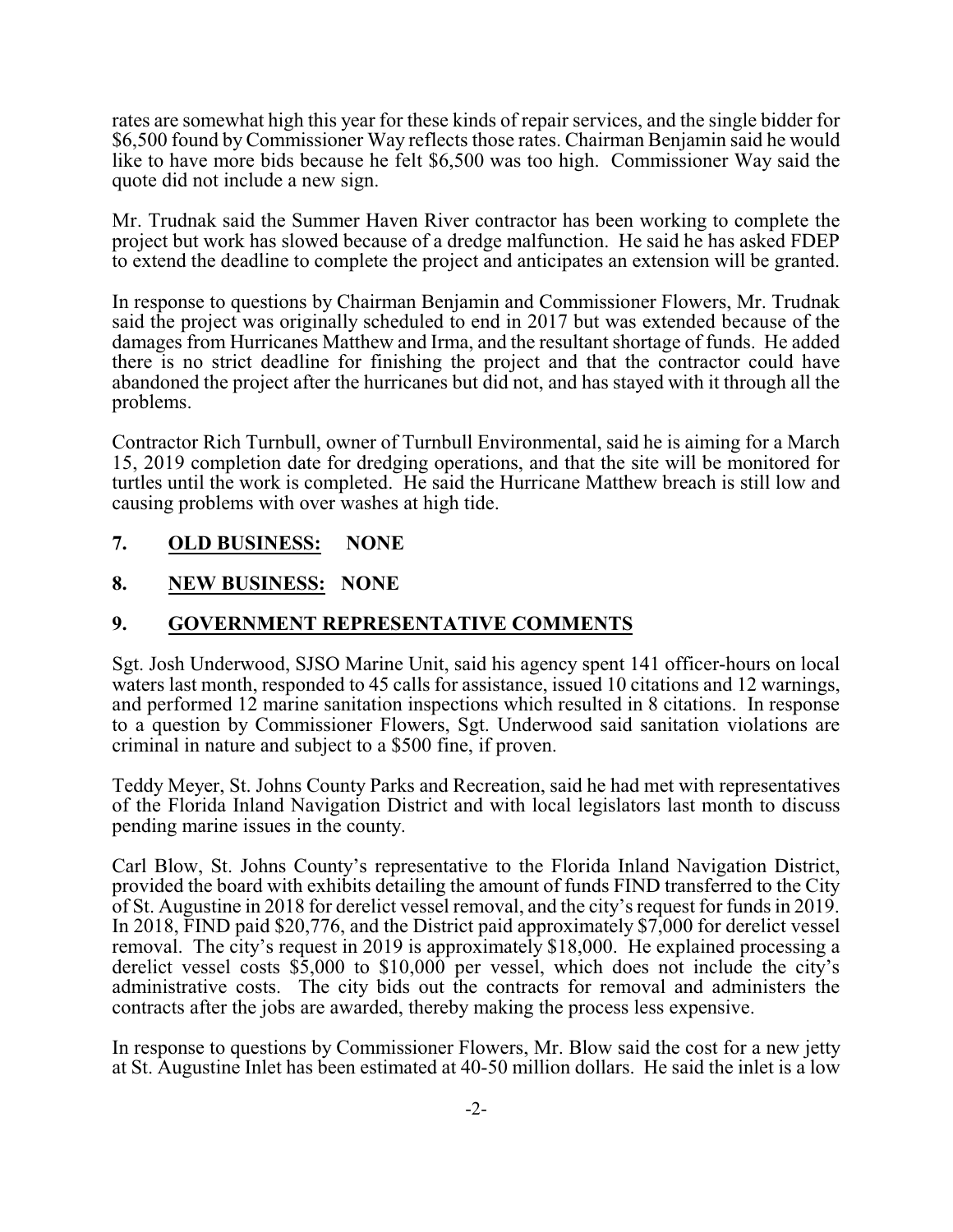priority item for federal funding because it is classified as a shallow draft inlet which is primarily recreational in use. He said Ponce Inlet has a jetty because it is home to a Coast Guard station. Mr. Trudnak said his firm obtained a permit for extension of the jetty at Ponce Inlet 15 years ago but no federal funding was ever been secured for the work.

Mr. Blow said that a new jetty at St. Augustine Inlet would help protect Vilano Beach but would cause the sand protecting the Porpoise Point neighborhood to deplete. The Corps of Engineers recently decided not to sand tighten the jetty because of the threat to homes on Porpoise Point. He said sand flows mainly north to south down the east coast of Florida and that an effective jetty would need to extend three to four thousand feet seaward to stop sand migration. He added that federal funds for such projects are very difficult to obtain because of their political sensitivity and the need to employ lobbyists in Washington, D.C., at high expense.

Commissioner Flowers said the old version of the inlet management plan for St. Augustine Inlet included the projected extension of the jetty. She asked why funds could not be obtained to do that. Mr. Blow said the political aspects needed to obtain funding would require years to accomplish and would cost a great deal.

Mr. Blow said the Corps of Engineers has combined with FIND to dredge Ponce Inlet and the adjoining intracoastal waterway of 400,000 cubic yards of sand for near-shore placement south of that inlet. He said near-shore placement is not possible south of Brevard County because of the existence of living reefs near the beach.

In response to a question from Commissioner Flowers, Mr. Trudnak said Jason Hannah, USACE, is the Corps of Engineers officer responsible for St. Augustine Inlet.

#### **10. PUBLIC COMMENT: NONE**

#### **11. COMMENTS BY COMMISSIONERS**

In response to questions by Commissioner Brown regarding the expansion of District boundaries, Commissioner Rivers said he is in contact with all local legislative representatives. He said contacting the representatives is the surest way to influence them, and that they all seem open to the idea of expanding District boundaries to encompass the entire county.

Commissioner Flowers said the board should consider owning a barge for projects like repairing the markers in Salt Run. She said a barge could be outfitted with any necessary equipment and could remain in the water, thereby eliminating the need for dry storage. Commissioner Way said the cost of operating a commercial vessel is extremely high, especially for insurances such as workers compensation. Commissioner Flowers reiterated that the District could purchase a barge for a relatively reasonable cost and keep it ready to respond to any local need without the necessity of finding contractors for everything.